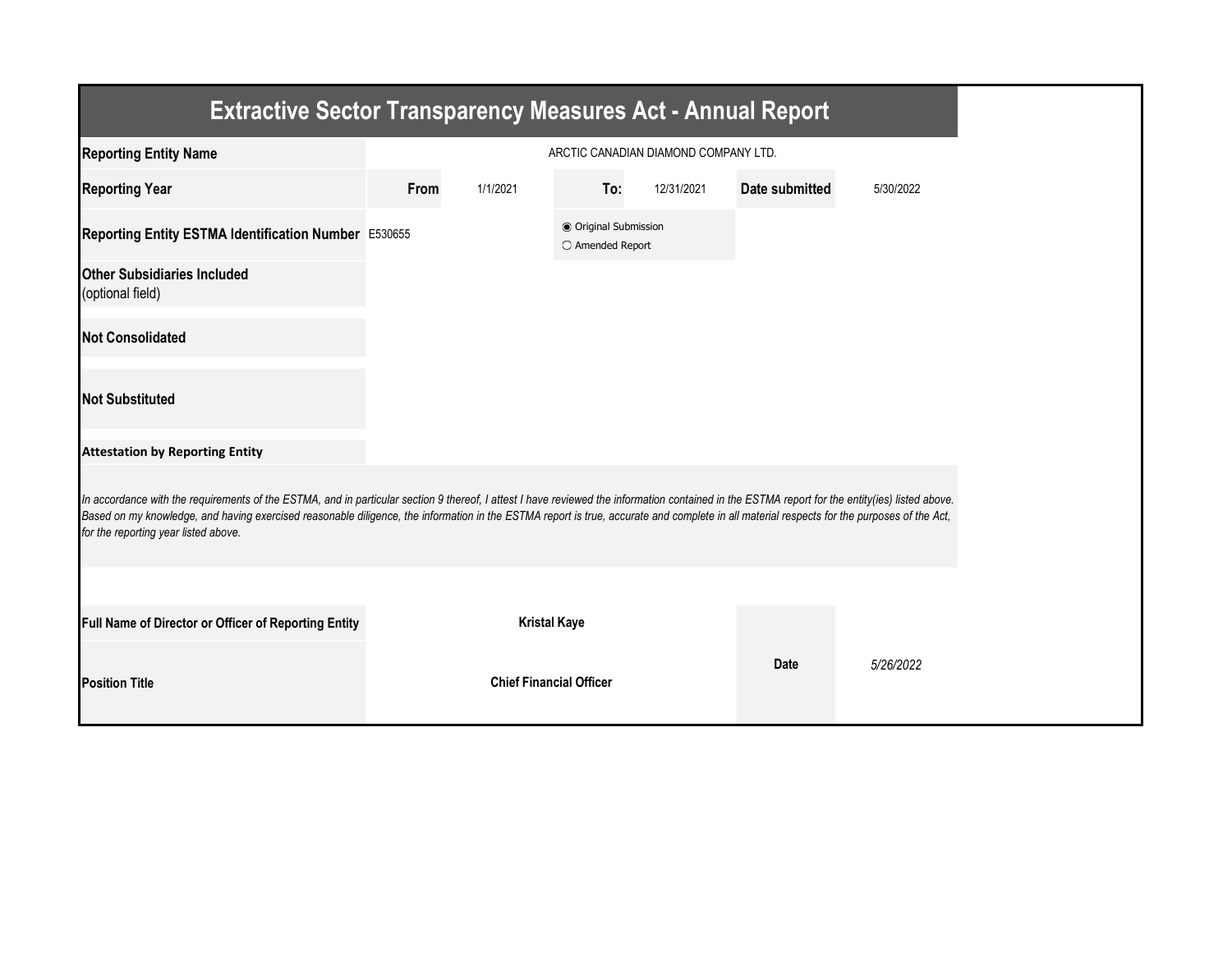| Extractive Sector Transparency Measures Act - Annual Report                                                                                                        |                                         |                                                             |              |                  |           |                                |                |                  |                                               |                               |                                                                                                                                               |  |
|--------------------------------------------------------------------------------------------------------------------------------------------------------------------|-----------------------------------------|-------------------------------------------------------------|--------------|------------------|-----------|--------------------------------|----------------|------------------|-----------------------------------------------|-------------------------------|-----------------------------------------------------------------------------------------------------------------------------------------------|--|
| <b>Reporting Year</b><br><b>Reporting Entity Name</b><br><b>Reporting Entity ESTMA</b><br><b>Identification Number</b><br><b>Subsidiary Reporting Entities (if</b> | From:                                   | 1/1/2021<br>ARCTIC CANADIAN DIAMOND COMPANY LTD.<br>E530655 | To:          | 12/31/2021       |           | Currency of the Report CAD     |                |                  |                                               |                               |                                                                                                                                               |  |
| necessary)<br><b>Payments by Payee</b>                                                                                                                             |                                         |                                                             |              |                  |           |                                |                |                  |                                               |                               |                                                                                                                                               |  |
| Departments, Agency, etc                                                                                                                                           |                                         |                                                             |              |                  |           |                                |                |                  |                                               |                               |                                                                                                                                               |  |
| Country                                                                                                                                                            | Payee Name <sup>1</sup>                 | within Payee that Received<br>Payments <sup>2</sup>         | <b>Taxes</b> | <b>Royalties</b> | Fees      | <b>Production Entitlements</b> | <b>Bonuses</b> | <b>Dividends</b> | Infrastructure<br><b>Improvement Payments</b> | Total Amount paid to<br>Payee | Notes <sup>34</sup>                                                                                                                           |  |
| Canada -Northwest Territories                                                                                                                                      | 3320588 Canada Limited                  |                                                             |              |                  | 1,341,391 |                                |                |                  |                                               | 1,341,391                     | 3320588 Canada Limited is a co-<br>venture of the Yellowknives Dene<br>First Nation, Lutsel K'E Dene First<br>Nation, Deninu Kue First Nation |  |
| Canada -Northwest Territories                                                                                                                                      | City of Yelloknife                      |                                                             | 37,122       |                  |           |                                |                |                  |                                               | 37,122                        |                                                                                                                                               |  |
| Canada -Northwest Territories                                                                                                                                      | Community Government of Behchoko        |                                                             |              |                  | 500       |                                |                |                  |                                               | 500                           |                                                                                                                                               |  |
| Canada -Northwest Territories                                                                                                                                      | Community Government of Gameti          |                                                             |              |                  | 500       |                                |                |                  |                                               | 500                           |                                                                                                                                               |  |
| Canada -Northwest Territories                                                                                                                                      | Deninu Kue First Nation                 |                                                             |              |                  | 500       |                                |                |                  |                                               | 500                           |                                                                                                                                               |  |
| Canada -Northwest Territories                                                                                                                                      | Fort Resolution Metis Council           |                                                             |              |                  | 9,011     |                                |                |                  |                                               | 9,011                         |                                                                                                                                               |  |
| Canada                                                                                                                                                             | Government of Canada                    |                                                             |              |                  | 57,693    |                                |                |                  |                                               | 57,693                        |                                                                                                                                               |  |
| Canada -Northwest Territories                                                                                                                                      | Kugluktuk Government                    |                                                             |              |                  | 496,709   |                                |                |                  |                                               | 496,709                       |                                                                                                                                               |  |
| Canada -Northwest Territories                                                                                                                                      | Lutsel K'e Dene First Nation            |                                                             |              |                  | 12,246    |                                |                |                  |                                               | 12,246                        |                                                                                                                                               |  |
| Canada -Northwest Territories                                                                                                                                      | North Slave Metis Alliance              |                                                             |              |                  | 470,428   |                                |                |                  |                                               | 470,428                       |                                                                                                                                               |  |
| Canada -Northwest Territories                                                                                                                                      | NWT and Nunavut Chamber of Mines        |                                                             |              |                  | 31,500    |                                |                |                  |                                               | 31,500                        |                                                                                                                                               |  |
| Canada -Northwest Territories                                                                                                                                      | <b>TliCho Government</b>                |                                                             |              |                  | 2,101,394 |                                |                |                  |                                               | 2,101,394                     |                                                                                                                                               |  |
| Canada -Northwest Territories                                                                                                                                      | Yellowknives Dene First Nation          |                                                             |              |                  | 1,990     |                                |                |                  |                                               | 1,990                         |                                                                                                                                               |  |
| Canada -Northwest Territories                                                                                                                                      | Government of the Northwest Territories |                                                             | 8,130,126    | 18,450,202       | 3,777,597 |                                |                |                  |                                               | 30,357,925                    |                                                                                                                                               |  |
| Canada -Northwest Territories                                                                                                                                      | Government of the Northwest Territories | <b>Workers Compensation Board</b>                           |              |                  | 1,192,532 |                                |                |                  |                                               | 1,192,532                     |                                                                                                                                               |  |
|                                                                                                                                                                    |                                         |                                                             |              |                  |           |                                |                |                  |                                               |                               |                                                                                                                                               |  |
|                                                                                                                                                                    |                                         |                                                             |              |                  |           |                                |                |                  |                                               |                               |                                                                                                                                               |  |
|                                                                                                                                                                    |                                         |                                                             |              |                  |           |                                |                |                  |                                               |                               |                                                                                                                                               |  |
|                                                                                                                                                                    |                                         |                                                             |              |                  |           |                                |                |                  |                                               |                               |                                                                                                                                               |  |
|                                                                                                                                                                    |                                         |                                                             |              |                  |           |                                |                |                  |                                               |                               |                                                                                                                                               |  |
|                                                                                                                                                                    |                                         |                                                             |              |                  |           |                                |                |                  |                                               |                               |                                                                                                                                               |  |
|                                                                                                                                                                    |                                         |                                                             |              |                  |           |                                |                |                  |                                               |                               |                                                                                                                                               |  |
|                                                                                                                                                                    |                                         |                                                             |              |                  |           |                                |                |                  |                                               |                               |                                                                                                                                               |  |
|                                                                                                                                                                    |                                         |                                                             |              |                  |           |                                |                |                  |                                               |                               |                                                                                                                                               |  |
|                                                                                                                                                                    |                                         |                                                             |              |                  |           |                                |                |                  |                                               |                               |                                                                                                                                               |  |
|                                                                                                                                                                    |                                         |                                                             |              |                  |           |                                |                |                  |                                               |                               |                                                                                                                                               |  |
|                                                                                                                                                                    |                                         |                                                             |              |                  |           |                                |                |                  |                                               |                               |                                                                                                                                               |  |
| <b>Additional Notes:</b>                                                                                                                                           |                                         |                                                             |              |                  |           |                                |                |                  |                                               |                               |                                                                                                                                               |  |